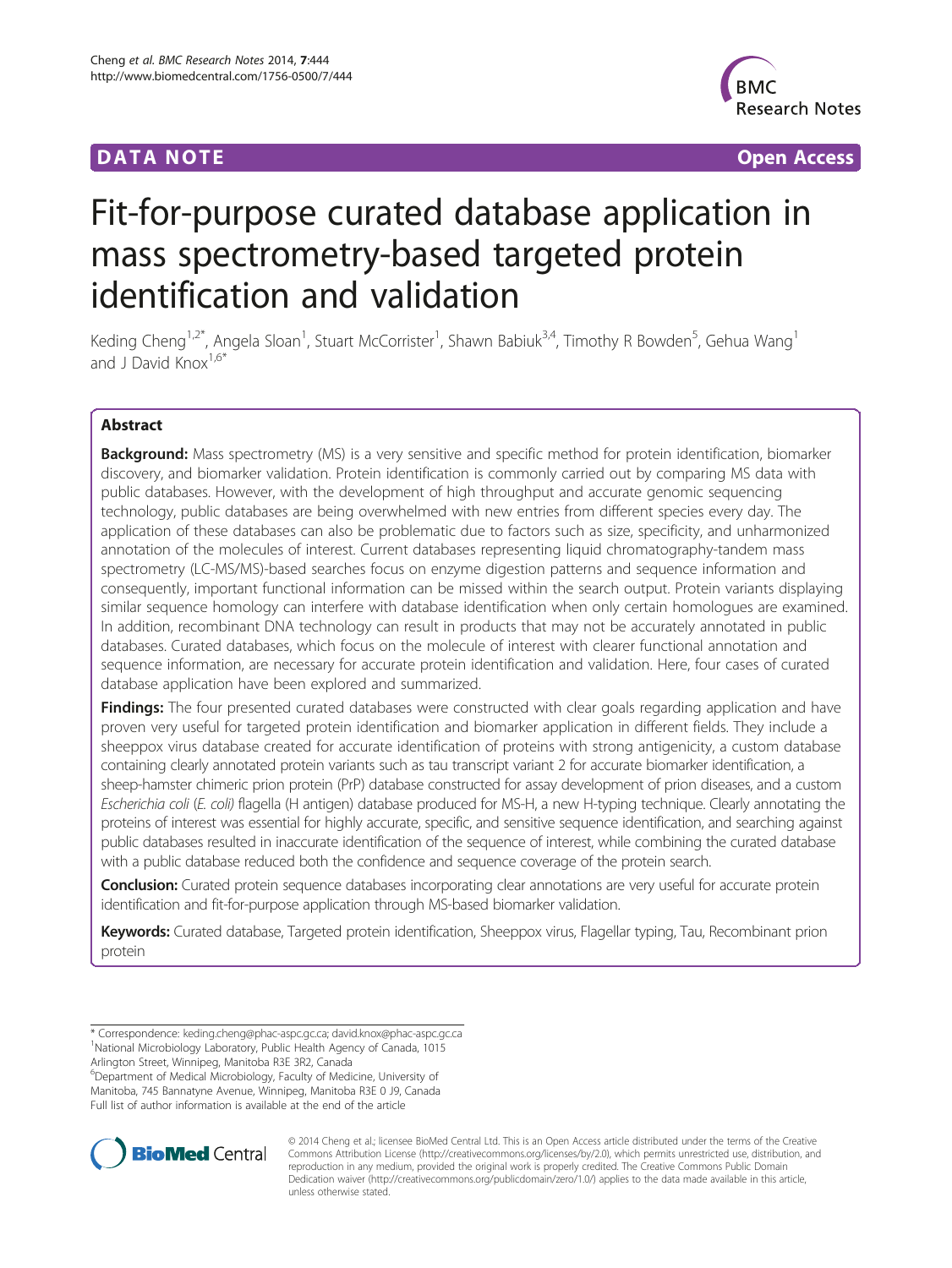## <span id="page-1-0"></span>Findings

The maturity of modern genomic sequencing technology has seen genomic databases being generated for more and more species and public databases growing larger every day. Owing to advanced instrumentation and powerful search engines, this mounting comprehensiveness and the refinement of databases have benefited mass spectrometry (MS)-based protein identification and biomarker discovery. However, despite improvement in these areas, MSbased protein characterization using public databases has not yet been perfected for all species. For instance, annotation of individual genes and their related protein products has not been standardized. As the setup of sequencefocused protein identification by MS is primarily based on post-proteolytic enzyme-digested peptides, much important annotation information, including the functions of proteins, can be ignored by the applied search engine [[1](#page-4-0)]. It has been shown that search results can be optimized when using custom databases which focus on protein function with clear annotation, such as those generated using programs such as "Database on Demand" [\[1,2\]](#page-4-0). It has also been reported that search algorithms lose sensitivity when the search space (i.e. database size) is increased [[3\]](#page-4-0), and the more similar the database sequence to that of the protein of interest, the more accurate the search result [[4\]](#page-4-0). These points are especially important during biomarker discovery and validation, as well as the protein identification of "non-mainstream" organisms [[5](#page-4-0)]. Currently, many custom protein databases have been created to meet the special circumstances of the examined molecule, including prokaryotic ubiquitin-like protein (Pup) [[6\]](#page-4-0), proteins of O-GlcNAcylation [[7\]](#page-4-0), and a biomolecular interaction network database [[8\]](#page-4-0).

In this paper, four projects spanning six years at the National Microbiology Laboratory in Canada, involving curated database creation and application for the purpose of biomarker identification and validation, are presented. All MS-based protein identification was performed using liquid chromatography tandem mass spectrometry (LC-MS/MS) detection and a Mascot database search algorithm. All the curated databases are presented in FASTA file format in Additional file [1](#page-4-0). The detected proteins of interest are shown in Table 1.

The first project involved analyzing two SDS-PAGE (sodium dodecyl sulfate polyacrylamide gel electrophoresis) protein bands derived from sheeppox virus [[9\]](#page-4-0). A western blot demonstrated that one protein band ("band A") was immunologically very reactive to serum from sheep infected with the virus and, if identified, could have implications in vaccine design and/or reagent development for viral diagnoses. In-gel digestion was performed on this band, and LC-MS/MS implemented on the extracted tryptic peptides for peptide separation and detection. Mascot (Matrix Sciences) was used to perform the database search. When searching the public database, MSDB (Mass Spectrometry Sequence Database; 3,229,079 sequences; created by the Proteomics Group at Imperial College London), a protein identified as "putative virion core protein-lumpy skin disease virus" was identified with a Mascot score of 859 and a matched peptide number of 51. When searching the curated poxvirus specific database (21,000 sequences), created from the PBR (Poxvirus Bioinformatics Resource Centre) website [\(http://](http://www.poxvirus.org/index.asp?bhcp=1) [www.poxvirus.org/index.asp?bhcp=1\)](http://www.poxvirus.org/index.asp?bhcp=1), a more accurate identification was obtained (i.e. the "sheeppox virus

| Project        | Sample<br>source           | Sample preparation | <b>Targeted protein</b>                 | Database: Top hit                                       |                                   |                                |                                         |
|----------------|----------------------------|--------------------|-----------------------------------------|---------------------------------------------------------|-----------------------------------|--------------------------------|-----------------------------------------|
|                |                            |                    |                                         | Score                                                   | Peptide number                    | Score                          | Peptide number                          |
| 1 <sup>a</sup> | Sheeppox virus             | SDS-PAGE gel band  |                                         | Unknown band (104 kD) MSDB: lumpy disease virus protein |                                   | PBR: sheeppox virus protein    |                                         |
|                |                            |                    |                                         | 859                                                     | 51                                | 1039                           | 80                                      |
| $2^{b}$        | Human                      | In-solution digest | tau, transcript variant<br>2 (40.27 kD) |                                                         | NCBInr: PNS specific tau, 78.8 kD |                                | CD: tau, transcript variant 2, 40.27 kD |
|                |                            |                    |                                         | 465                                                     | 29(17)                            | 1615                           | 34(27)                                  |
| 3 <sup>b</sup> | Sheep-hamster<br>(chimera) | SDS-PAGE gel band  | Sheep-hamster<br>chimeric PrP           | NCBInr: PrP in Dpc Micelles                             |                                   | CD: sheep-hamster chimeric PrP |                                         |
|                |                            |                    |                                         | 4987                                                    | 1(1)                              | 3857                           | 9(8)                                    |
| 4 <sup>b</sup> | E. coli                    | In-solution digest | Flagellin H37                           | NCBInr: bacterial flagellin (E. coli)                   |                                   | CD: H37, gi 30059966           |                                         |
|                |                            |                    |                                         | 18862                                                   | 31(26)                            | 29742                          | 33(31)                                  |

Table 1 Search output produced by searching MS sequence data of various peptides against curated databases (CD) and the public databases, MSDB, NCBInr, and PBR

<sup>a</sup>A QSTAR system was used to test the samples and Mascot database search with 0.4 kD peptide mass tolerance, 0.4 kD MS/MS tolerance, two missed tryptic cleavages, possible methionine oxidation, and all cysteine residues as carboxamidomethyl-cysteine due to alkylation with iodoacetamide.

b<br>An Orbitrap system was used with 30 ppm peptide mass tolerance, 0.5 kD MS/MS tolerance, and two missed tryptic cleavage for all database searches. Oxidation on methionine and deamidation on glutamine and asparagines were chosen as possible modifications.

¶Numbers without brackets denote total specific peptide match numbers while numbers in brackets denote significant specific peptide match numbers as per the Mascot search engine.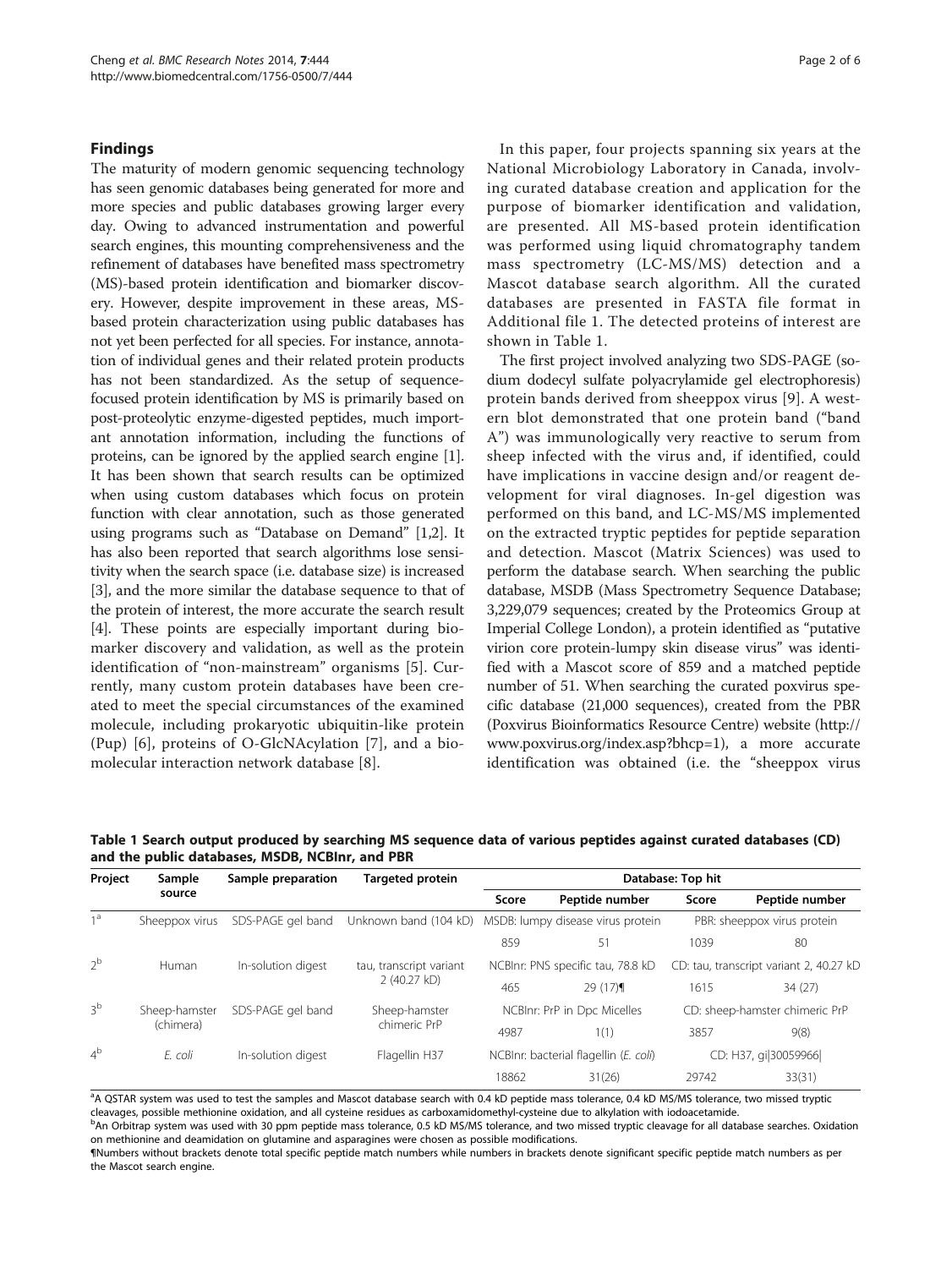protein") with higher confidence (Mascot score = 1039) based on 80 peptide matches (Additional files [2](#page-4-0) and [3](#page-4-0)). This observation clearly demonstrates that a smaller but more focused database is very useful for confirmation and validation of the molecule under study.

The second project employed MS to detect a protein with transcript variants. Microtubule-associated protein tau (or simply "tau") has several variant forms [\[10,11\]](#page-4-0); examined in this study was tau transcript variant 2 (tau-2, GenBank accession NM\_005910), routinely used in our laboratory as a biomarker for prion disease diagnosis [[12](#page-4-0)]. When tau-2 MS data was searched against the public database, NCBInr (National Center for Biotechnology Information Non-Redundant), the "peripheral nervous system (PNS) specific tau" protein was primarily identified (Table [1,](#page-1-0) Additional file [4](#page-4-0)), when in fact tau-2 is a central nervous system tau variant. Moreover, top hits representing different variants of the same protein were obtained from searches using in-gel and in-solution digestions. These inconsistencies rendered quality control assessments of MS data difficult and consequently, a curated database with clear annotations was used to perform the search, where a consistent result was obtained (Table [1](#page-1-0), Additional file [5](#page-4-0)).

In the third project, a curated database was employed to detect a protein that does not normally exist in nature. A recombinant sheep-hamster chimeric prion protein was designed for use in a novel and promising assay called "real-time quaking-induced conversion" (RT-QuIC), where low levels of infectious prion can be detected in human cerebral spinal fluid [\[13\]](#page-4-0). When the NCBInr database was used to confirm the existence of the chimeric protein from a digested SDS-PAGE band, only one peptide representing prion protein from different species (i.e. neither sheep nor hamster) was revealed (Table [1](#page-1-0), Additional file [6\)](#page-4-0), while the actual proteins [hamster (Mesocricetus auratus) and sheep (*Ovis aries*)] represented only the third and fourth hits, respectively. In order to accurately identify the chimeric protein, a curated database called "PrpSheep-Hamster" was created to accurately annotate and identify the protein (Table [1](#page-1-0), Additional file [7\)](#page-4-0). Indeed, database searches of MS data obtained from two separate but identical in-gel digested protein bands demonstrated that higher identification confidence and more sequence-specific peptide matches resulted from the smaller, more focused database (Table 2). This situation exemplifies that the characterization of proteins possessing rare tryptic enzyme digestion sites for MS analysis may benefit by using smaller and hence more accurate databases.

The fourth project highlights the ability of both MS and curated protein database to supplement traditional E. coli flagellar serotyping. As there are 53 flagellar serotypes in E. coli bacteria, serotyping by way of antigenantibody agglutination reactions is a costly and tedious process [\[14](#page-4-0)[,15\]](#page-5-0). In response to this, a unique method was developed to enrich flagella for high quality MS detection and identification [\[15\]](#page-5-0), but problems arose when specific H types (i.e. serotypes) could not be obtained when searching the resulting MS data against the NCBInr database. Using the flagellar serotype H37, for example, a search of NCBInr listed the sequence as simply "flagellin" (Table [1,](#page-1-0) Additional file [8\)](#page-4-0). To solve this problem, a curated E. coli flagellar database representing all serotypes was created as a FASTA file, using sequence data obtained from this public database of NCBInr. The custom database was used to successfully identify all examined flagella H types from reference E. coli strains [[15\]](#page-5-0) (Table [1](#page-1-0) and Additional file [9](#page-4-0) shows one example, H37). Searches using only the curated database, rather than using the curated and public database, Swissprot, in conjunction, also produced a larger number of matched peptides with higher confidence scores and often attained better coverage amidst shorter search times (Table [3](#page-3-0)). Lastly, MS sequence searches against the curated and public database, Swissprot and NCBInr, demonstrated that only the smaller, more focused curated database was able to obtain accurate top hit information with 100 % sensitivity and specificity (Table [4\)](#page-3-0).

### Conclusions

With the growing comprehensiveness of many species' genomes and the maturity of MS-based technology, biomarker application and validation are being applied more and more for use in disease diagnosis and improvements of conventional bio-assay methods. From the above cases, it is evident that curated databases are very useful for accurate, specific, and consistent identification and confirmation of proteins and biomarkers of interest. Moreover, clearly annotated, fit-for-purpose databases prove extremely useful for high quality and standardized method

Table 2 Search output produced by searching sheep-hamster PrP MS sequence data against a curated prion protein database (CD) alone and in conjunction with the public database, Swissprot

| Sample                          |              | $CDa$ only         | <b>CD and Swissprot</b> |                    |  |
|---------------------------------|--------------|--------------------|-------------------------|--------------------|--|
|                                 | Mascot score | Peptide identified | Mascot score            | Peptide identified |  |
| SDS-PAGE gel band (replicate 1) | 4117         | $12(11)$ ¶         | 2232                    | 12(10)             |  |
| SDS-PAGE gel band (replicate 2) | 2734         | 10(8)              | 540                     | 10(7)              |  |

¶Numbers without brackets denote total specific peptide match numbers while numbers in brackets denote significant specific peptide match numbers as per the Mascot search engine.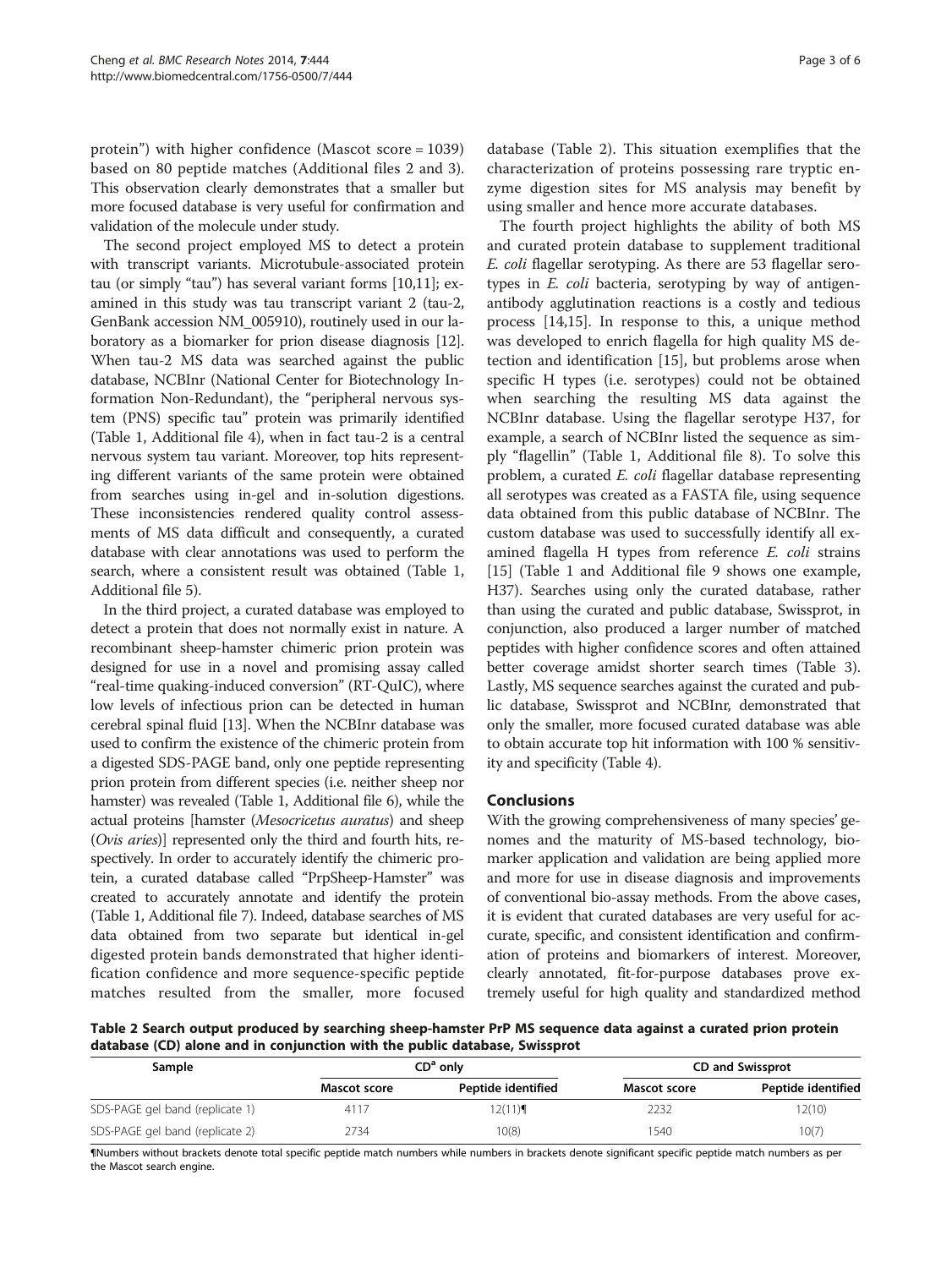| <b>Strain</b><br>number | Confirmed<br>serotype | MS-H<br>type    | Mascot score |                         | Sequence identified |                         | Sequence coverage (%) |                         |
|-------------------------|-----------------------|-----------------|--------------|-------------------------|---------------------|-------------------------|-----------------------|-------------------------|
|                         |                       |                 | CD only      | <b>CD and Swissprot</b> | CD only             | <b>CD and Swissprot</b> | CD only               | <b>CD and Swissprot</b> |
| E169                    | H1                    | H1              | 14607        | 10922                   | 57(55)              | 57(49)                  | 98                    | 98                      |
| E170                    | H2                    | H <sub>2</sub>  | 1754         | 1113                    | 37(34)              | 37(27)                  | 80                    | 80                      |
| E171                    | H3                    | H3              | 8117         | 5735                    | 52(46)              | 50(39)                  | 91                    | 90                      |
| E172                    | H4                    | H4              | 3894         | 2893                    | 28(26)              | 28(21)                  | 89                    | 89                      |
| E173                    | H <sub>5</sub>        | H <sub>5</sub>  | 1568         | 1167                    | 26(23)              | 24(16)                  | 81                    | 74                      |
| E174                    | H <sub>6</sub>        | H <sub>6</sub>  | 6123         | 4513                    | 46(44)              | 46(38)                  | 90                    | 90                      |
| <b>EDL933</b>           | H7                    | H7              | 6131         | 4511                    | 56(54)              | 55(48)                  | 90                    | 90                      |
| E176                    | H <sub>8</sub>        | H <sub>8</sub>  | 5538         | 3916                    | 44(43)              | 43(39)                  | 90                    | 89                      |
| E177                    | H <sub>9</sub>        | H <sub>9</sub>  | 10426        | 8099                    | 53(51)              | 52(47)                  | 80                    | 80                      |
| E659                    | H10                   | H <sub>10</sub> | 7281         | 5042                    | 47(47)              | 47(41)                  | 98                    | 98                      |
| 902380                  | H7                    | H7              | 3421         | 2515                    | 43(40)              | 42(35)                  | 84                    | 82                      |
| 050958                  | H7                    | H7              | 2656         | 1999                    | 38(36)              | 38(31)                  | 78                    | 78                      |
| 090414                  | H7                    | H7              | 5223         | 3943                    | 46(44)              | 45(42)                  | 94                    | 94                      |
| 091349                  | H7                    | H7              | 5887         | 4459                    | 52(49)              | 52(46)                  | 94                    | 94                      |
| 091350                  | H7                    | H7              | 3404         | 2522                    | 44(42)              | 43(37)                  | 89                    | 88                      |

<span id="page-3-0"></span>Table 3 Search output produced by searching E. coli flagellin MS sequence data against a curated E. coli flagellin database (CD) alone and in conjunction with the public database, Swissprot

¶Numbers without brackets denote total specific peptide match numbers while numbers in brackets denote significant specific peptide match numbers as per the Mascot search engine.

development and validation using MS-based technology. Due to the sophistication of MS instrumentation and specific software requirements, together with variations in protein expression and posttranslational modifications, detection of analogous proteins through MS remains complicated. This paper will hopefully serve as an example and reminder for all MS users, especially those performing specific and/or "non-mainstream" research and applications, recombinant DNA technology quality control, and targeted biomarker identification and validation, to use curated fit-for-purpose databases in order to consistently and accurately identify MS data.

Table 4 Top hits produced by searching E. coli flagellin MS data against a curated E. coli flagellin database (CD) and the public databases, Swiss-prot and NCBInr<sup>a</sup>

| Strain number | Confirmed serotype | CD (195 sequences)<br>top hit | Swiss-prot (331,337 sequen ces)<br>top hit | NCBInr (25,303,445 sequences)<br>top hit |
|---------------|--------------------|-------------------------------|--------------------------------------------|------------------------------------------|
| E169          | H1                 | H1                            | Shigella flagellin                         | flagellin [E. coli]                      |
| E170          | H <sub>2</sub>     | H2                            | E. coli Elongation factor                  | flagellin [E. coli]                      |
| E171          | H3                 | H <sub>3</sub>                | Salmonnella flagellin                      | flagellin [E. coli]                      |
| E172          | H4                 | H4                            | E. coli K12 flagellin                      | flagellin [E. coli]                      |
| E173          | H <sub>5</sub>     | H <sub>5</sub>                | E. coli K12 flagellin                      | E. coli flagellar protein FliC           |
| E174          | H6                 | H <sub>6</sub>                | Shigella flagellin                         | FliC [E. Coli]                           |
| <b>EDL933</b> | H7                 | H7                            | Shigella flagellin                         | flagellin [E. coli]                      |
| E176          | H <sub>8</sub>     | H <sub>8</sub>                | Shigella flagellin                         | flagellin [E. coli]                      |
| E177          | H <sub>9</sub>     | H <sub>9</sub>                | Shigella flagellin                         | flagellin [E. coli]                      |
| E659          | H10                | H <sub>10</sub>               | E. coli K12 flagellin                      | flagellin [E. coli]                      |
| 902380        | H7                 | H7                            | Shigella flagellin                         | flagellin [E. coli]                      |
| 050958        | H7                 | H7                            | Shigella flagellin                         | flagellin [E. coli]                      |
| 090414        | H7                 | H7                            | Shigella flagellin                         | flagellin [E. coli]                      |
| 091349        | H7                 | H7                            | Shigella flagellin                         | flagellin [E. coli]                      |
| 091350        | H7                 | H7                            | Shigella flagellin                         | flagellin [E. coli]                      |

a<br>An Orbitrap system was used with 30 ppm peptide mass tolerance, 0.5 kD MS/MS tolerance, one missed tryptic cleavage for all database searches. Oxidation on methionine and deamidation on glutamine and asparagine were chosen as a possible modification.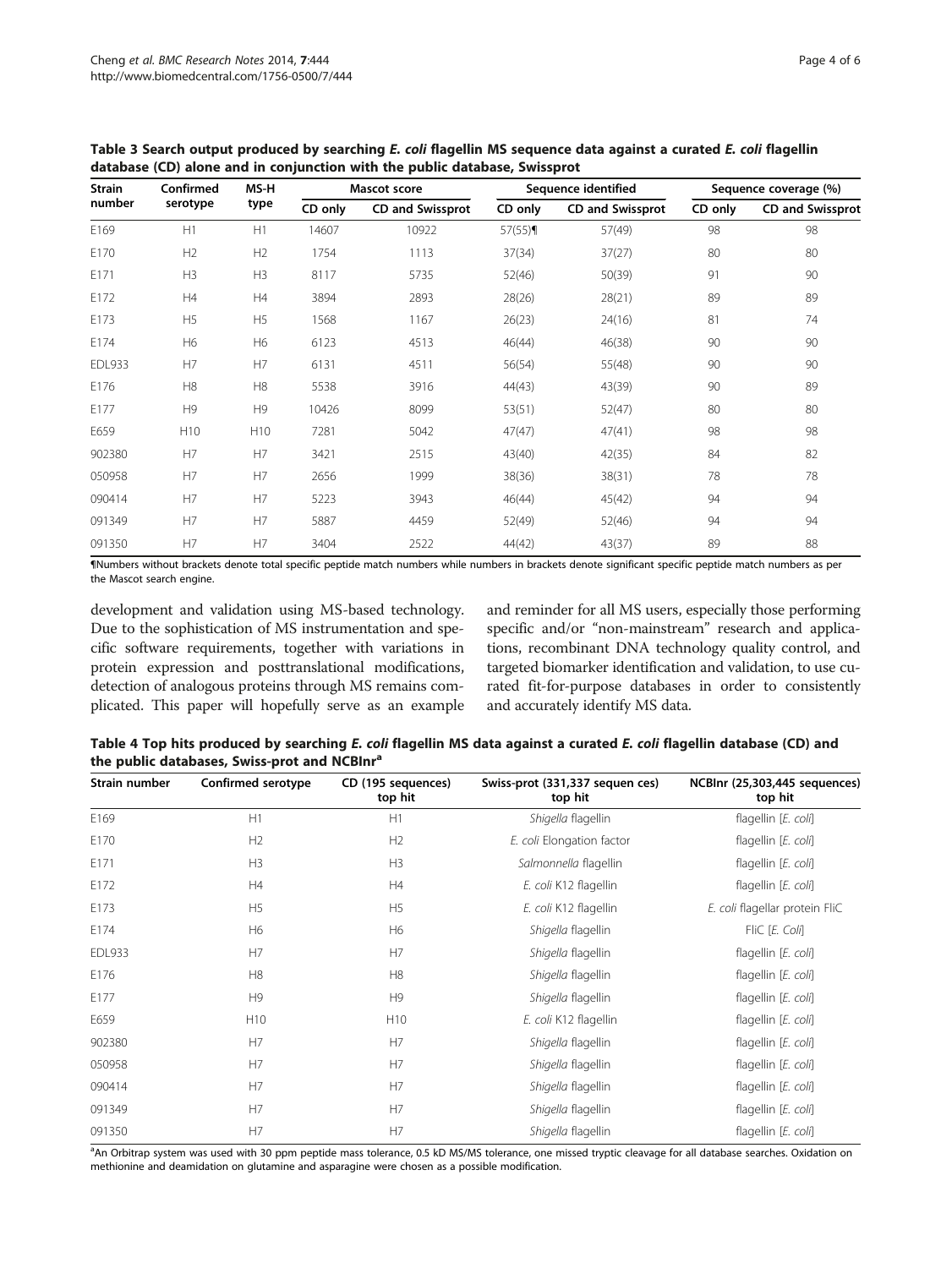## <span id="page-4-0"></span>Availability of supporting data

All the databases are available in the Additional file 1- Database.zip. Any questions regarding the application of the databases should be addressed to K. C. (Keding. Cheng@phac-aspc.gc.ca).

# Additional files

[Additional file 1:](http://www.biomedcentral.com/content/supplementary/1756-0500-7-444-S1.zip) Contains four individual databases in FASTA file format.

[Additional file 2:](http://www.biomedcentral.com/content/supplementary/1756-0500-7-444-S2.pdf) Sheeppox Virus-band A-MSDB search.

[Additional file 3:](http://www.biomedcentral.com/content/supplementary/1756-0500-7-444-S3.pdf) Sheeppox Virus-band A-PBRdb search.

[Additional file 4:](http://www.biomedcentral.com/content/supplementary/1756-0500-7-444-S4.pdf) Tau-2 NCBInr DB search.

[Additional file 5:](http://www.biomedcentral.com/content/supplementary/1756-0500-7-444-S5.pdf) Tau-2 custom DB search.

[Additional file 6:](http://www.biomedcentral.com/content/supplementary/1756-0500-7-444-S6.pdf) Sh-Ha Chimeric PrP-NCBInr DB search.

[Additional file 7:](http://www.biomedcentral.com/content/supplementary/1756-0500-7-444-S7.pdf) Sh-Ha PrP-custom DB search.

[Additional file 8:](http://www.biomedcentral.com/content/supplementary/1756-0500-7-444-S8.pdf) H37-NCBInr DB search.

[Additional file 9:](http://www.biomedcentral.com/content/supplementary/1756-0500-7-444-S9.pdf) H37-E coli-flagellar DB search.

#### Abbreviations

LC-MS/MS: Liquid-chromatography tandem mass spectrometry; MS: Mass spectrometry; MSDB: Mass spectrometry database; NCBInr: National Centre of Biotechnology Information Non-Redundant; PBR: Poxvirus Bioinformatics Resource Centre; PrP: Prion protein; Pup: Prokaryotic ubiquitin-like protein; RT-QuIC: Real-time quaking-induced conversion; SDS-PAGE: Sodium dodecyl sulfate polyacrylamide gel electrophoresis.

#### Competing interests

The authors declare that they have no competing interests.

#### Authors' contributions

KC was responsible for preparing tryptic digest samples, collecting the data, and drafting the manuscript. AMS updated the E. coli flagella database and was responsible for critical writing of the manuscript. SM was responsible for mass spectrometry runs and database maintenance. SB was responsible for managing the poxvirus project and critical writing of the paper. TRB contributed to the design of the poxvirus project. GW was responsible for managing the E. coli flagellar typing project. JKD was responsible for managing the tau-2 and prion protein detection project, as well as critical writing of the paper. All authors read and approved the final manuscript.

#### Acknowledgements

Keding Cheng, National Microbiology Laboratory, Public Health Agency of Canada, 1015 Arlington Street, Winnipeg, Manitoba, R3E 3R2, Canada, and Department of Human Anatomy and Cell Sciences, Faculty of Medicine, University of Manitoba, 745 Bannatyne Avenue, Winnipeg, Manitoba, R3E 0 J9, Canada.

Angela Sloan, National Microbiology Laboratory, Public Health Agency of Canada, 1015 Arlington Street, Winnipeg, Manitoba, R3E 3R2, Canada. Stuart McCorrister, National Microbiology Laboratory, Public Health Agency of Canada, 1015 Arlington Street, Winnipeg, Manitoba, R3E 3R2, Canada. Shawn Babiuk, National Centre for Foreign Animal Disease, Canadian Food Inspection Agency, 1015 Arlington Street, Winnipeg, Manitoba, R3E 3R2, Canada, and Department of Immunology, Faculty of Medicine, University of Manitoba, 471 Apotex Centre 750 McDermot Avenue, Winnipeg, MB R3E 0 T5 Canada.

Timothy R Bowden, CSIRO Animal, Food and Health Sciences, Australian Animal Health Laboratory, Private Bag 24, Geelong, Victoria 3220, Australia. Gehua Wang, National Microbiology Laboratory, Public Health Agency of Canada, 1015 Arlington Street, Winnipeg, Manitoba, R3E 3R2, Canada. J. David Knox, National Microbiology Laboratory, Public Health Agency of Canada, 1015 Arlington Street, Winnipeg, Manitoba, R3E 3R2, Canada, and Department of Medical Microbiology, Faculty of Medicine, University of Manitoba, 745 Bannatyne Avenue, Winnipeg, Manitoba, R3E 0 J9, Canada.

#### Funding

This work was supported by the National Microbiology Laboratory, Public Health Agency of Canada.

#### Author details

<sup>1</sup>National Microbiology Laboratory, Public Health Agency of Canada, 1015 Arlington Street, Winnipeg, Manitoba R3E 3R2, Canada. <sup>2</sup>Department of Human Anatomy and Cell Sciences, Faculty of Medicine, University of Manitoba, 745 Bannatyne Avenue, Winnipeg, Manitoba R3E 0 J9, Canada. <sup>3</sup>National Centre for Foreign Animal Disease, Canadian Food Inspection Agency, 1015 Arlington Street, Winnipeg, Manitoba R3E 3R2, Canada. 4 Department of Immunology, Faculty of Medicine, University of Manitoba, 471 Apotex Centre, 750 McDermot Avenue, Winnipeg, MB R3E 0 T5, Canada. 5 Commonwealth Scientific and Industrial Research Organisation, Animal, Food and Health Sciences, Australian Animal Health Laboratory, Private Bag 24, Geelong, Victoria 3220, Australia. <sup>6</sup>Department of Medical Microbiology Faculty of Medicine, University of Manitoba, 745 Bannatyne Avenue, Winnipeg, Manitoba R3E 0 J9, Canada.

Received: 28 January 2014 Accepted: 1 July 2014 Published: 10 July 2014

#### References

- 1. Reisinger F, Martens L: Database on Demand an online tool for the custom generation of FASTA-formatted sequence databases. Proteomics 2009, 9(18):4421–4424.
- 2. Vizcaino JA, Reisinger F, Cote R, Martens L: PRIDE and "Database on Demand" as valuable tools for computational proteomics. Methods Mol Biol 2011, 696:93–105.
- 3. Kapp EA, Schutz F, Connolly LM, Chakel JA, Meza JE, Miller CA, Fenyo D, Eng JK, Adkins JN, Omenn GS, Simpson RJ: An evaluation, comparison, and accurate benchmarking of several publicly available MS/MS search algorithms: sensitivity and specificity analysis. Proteomics 2005, 5(13):3475–3490.
- 4. Li GZ, Vissers JP, Silva JC, Golick D, Gorenstein MV, Geromanos SJ: Database searching and accounting of multiplexed precursor and product ion spectra from the data independent analysis of simple and complex peptide mixtures. Proteomics 2009, 9(6):1696–1719.
- 5. Lucker J, Laszczak M, Smith D, Lund ST: Generation of a predicted protein database from EST data and application to iTRAQ analyses in grape (Vitis vinifera cv. Cabernet Sauvignon) berries at ripening initiation. BMC Genomics 2009, 10:50.
- 6. Tung CW: PupDB: a database of pupylated proteins. BMC Bioinformatics 2012, 13:40.
- 7. Wang J, Torii M, Liu H, Hart GW, Hu ZZ: dbOGAP an integrated bioinformatics resource for protein O-GlcNAcylation. BMC Bioinformatics 2011, 12:91.
- 8. Isserlin R, El-Badrawi RA, Bader GD: The Biomolecular Interaction Network Database in PSI-MI 2.5. Database (Oxford) 2011, 2011:baq037.
- 9. Babiuk S, Bowden TR, Boyle DB, Wallace DB, Kitching RP: Capripoxviruses: an emerging worldwide threat to sheep, goats and cattle. Transbound Emerg Dis 2008, 55(7):263–272.
- 10. Andreadis A, Brown WM, Kosik KS: Structure and novel exons of the human tau gene. Biochemistry 1992, 31(43):10626–10633.
- 11. Nunez J: Immature and mature variants of MAP2 and tau proteins and neuronal plasticity. Trends Neurosci 1988, 11(11):477–479.
- 12. Coulthart MB, Jansen GH, Olsen E, Godal DL, Connolly T, Choi BC, Wang Z, Cashman NR: Diagnostic accuracy of cerebrospinal fluid protein markers for sporadic Creutzfeldt-Jakob disease in Canada: a 6-year prospective study. BMC Neurol 2011, 11:133.
- 13. Vascellari S, Orru CD, Hughson AG, King D, Barron R, Wilham JM, Baron GS, Race B, Pani A, Caughey B: Prion seeding activities of mouse scrapie strains with divergent PrPSc protease sensitivities and amyloid plaque content using RT-QuIC and eQuIC. PLoS One 2012, 7(11):e48969.
- 14. Prager R, Strutz U, Fruth A, Tschape H: Subtyping of pathogenic Escherichia coli strains using flagellar (H)-antigens: serotyping versus fliC polymorphisms. Int J Med Microbiol 2003, 292(7–8):477–486.